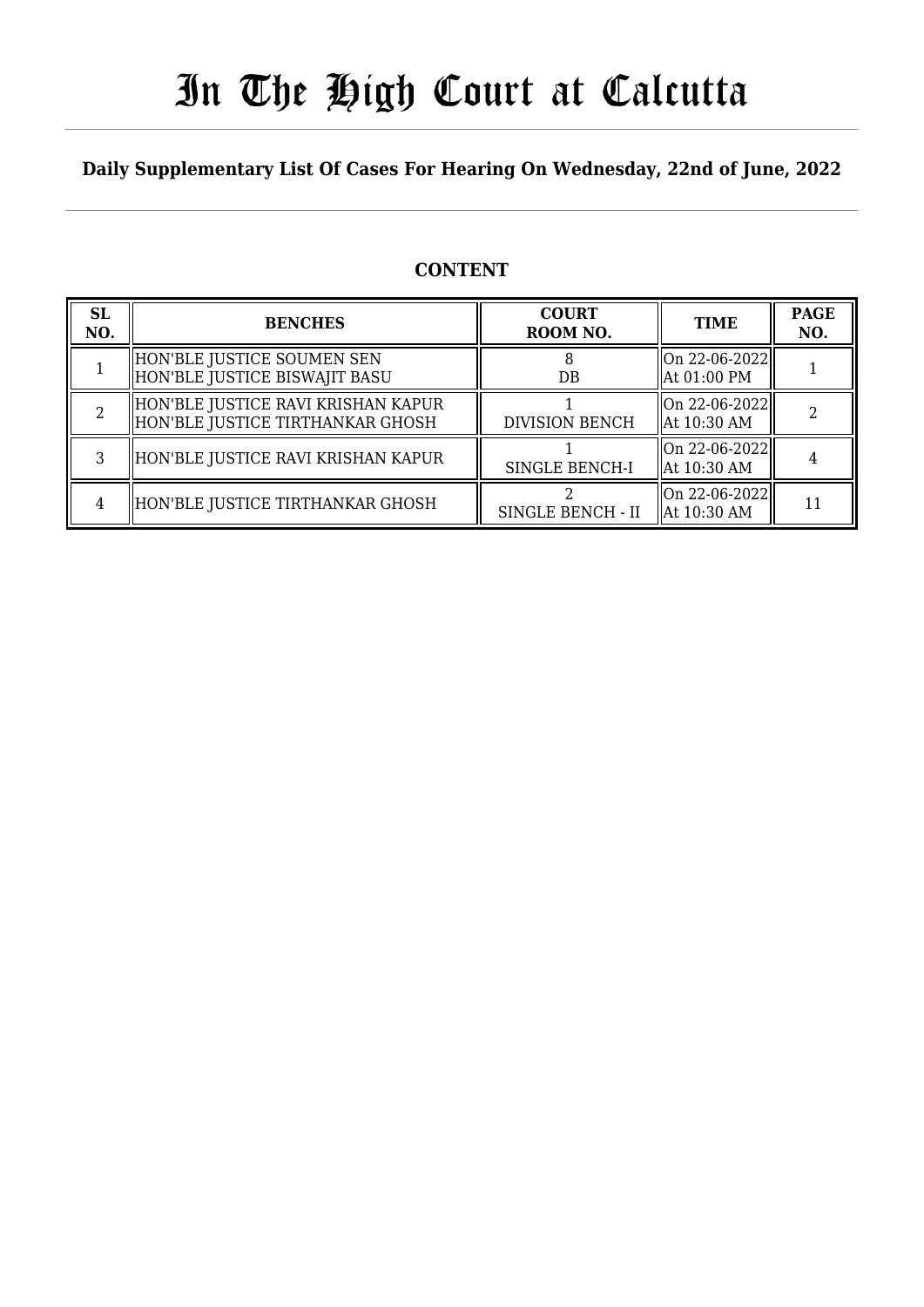

# Calcutta High Court **In The Circuit Bench at Port Blair**

### **Appellate Side**

**DAILY CAUSELIST For Wednesday The 22nd June 2022**

**COURT NO. 8**

**DIVISION BENCH (DB)**

**AT 1:00 PM**

### **HON'BLE JUSTICE SOUMEN SEN HON'BLE JUSTICE BISWAJIT BASU (VIA VIDEO CONFERENCE)**

#### **FROM 2.00 P.M. THE REGULAR DIVISION BENCH WILL CONTINUE**

#### **REVIEW APPLICATION**

| 1 | RVW/72/2020<br>(WITH CAN<br>4213/2020) | SMT. K. KAVITHA<br>VS<br>SMT. G. AMIRTHAM                           | S. AJITH PRASAD |
|---|----------------------------------------|---------------------------------------------------------------------|-----------------|
|   | wt2 CPAN/21/2019                       | SMT. G. AMIRTHAM<br>VS<br>SMT. K. KAVITHA                           | G. BINNU KUMAR  |
|   | wt3 MA/14/2019                         | SMT. G. AMIRTHAN<br>VS<br>THE ANDAMAN AND<br>NICOBAR ADMINISTRATION | G. BINNU KUMAR  |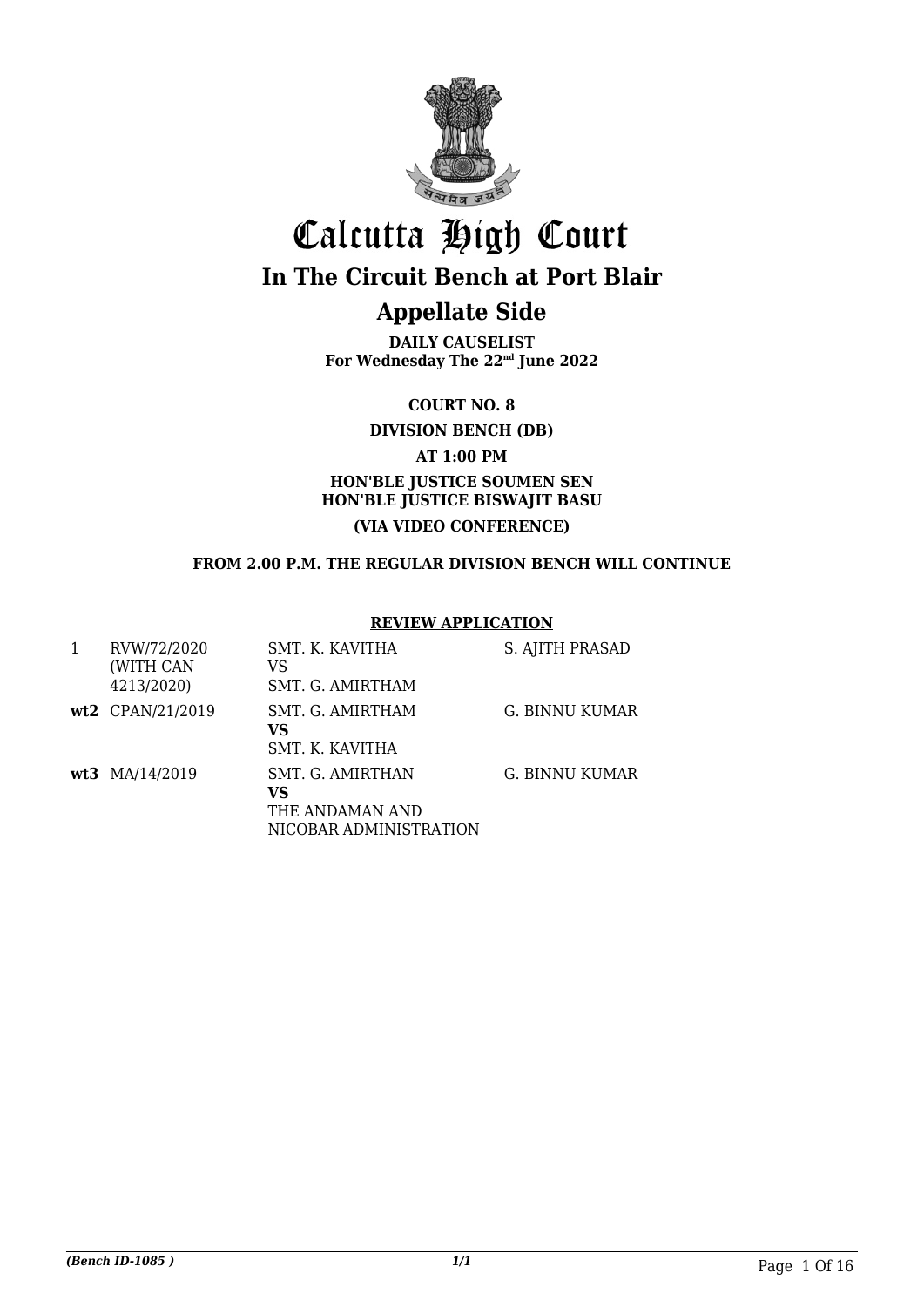

# Calcutta High Court **In The Circuit Bench at Port Blair**

### **Appellate Side**

**DAILY CAUSELIST For Wednesday The 22nd June 2022**

**COURT NO. 1**

**DIVISION BENCH (DB)**

**AT 10:30 AM**

**HON'BLE JUSTICE RAVI KRISHAN KAPUR HON'BLE JUSTICE TIRTHANKAR GHOSH**

|                | <b>APPLICATION FOR ANTICIPATORY BAIL</b> |                                                                                                                           |                      |                       |  |  |
|----------------|------------------------------------------|---------------------------------------------------------------------------------------------------------------------------|----------------------|-----------------------|--|--|
| 1              | CRM(A)/3/2022                            | DEEPAK MAZUMDER<br><b>VS</b><br>THE STATE                                                                                 | MOHD. TABRAIZ        | <b>S.KARMAKAR</b>     |  |  |
| $\overline{2}$ | CRM(A)/4/2022                            | NIRMAL SARKAR<br><b>VS</b><br>THE STATE                                                                                   | MOHD. TABRAIZ        | <b>S.KARMAKAR</b>     |  |  |
|                |                                          | <b>APPLICATION FOR BAIL</b>                                                                                               |                      |                       |  |  |
| 3              | CRM(DB)/2/2022                           | <b>BAPON DAS</b><br><b>VS</b><br>THE STATE (UT OF<br>ANDAMAN AND NICOBAR<br>ISLANDS)                                      | NIRAJ GUPTA          | <b>SUMIT KARMAKAR</b> |  |  |
|                | <b>MOTION</b>                            |                                                                                                                           |                      |                       |  |  |
| 4              | WP.CT/6/2022                             | RINU KUMARI PANDEY<br><b>VS</b><br>THE CHIEF SECRETARY<br><b>AND OTHERS</b>                                               | <b>ANANDA HALDER</b> |                       |  |  |
| 5              | WP.CT/7/2022                             | AMAR MAZUMDER AND<br><b>OTHERS</b><br><b>VS</b><br>THE CHIEF SECRETARY<br><b>AND OTHERS</b>                               | <b>ANANDA HALDER</b> |                       |  |  |
|                |                                          | <b>FOR ORDERS</b>                                                                                                         |                      |                       |  |  |
| 6              | WPA(P)/81/2020                           | ANDAMAN CHAMBER OF<br><b>COMMERCE AND INDUSTRY</b><br>AND ANR.<br><b>VS</b><br>THE LIEUTENANT<br><b>GOVERNOR AND ORS.</b> | MD. TABRAIZ          | <b>ARUL PRASANTH</b>  |  |  |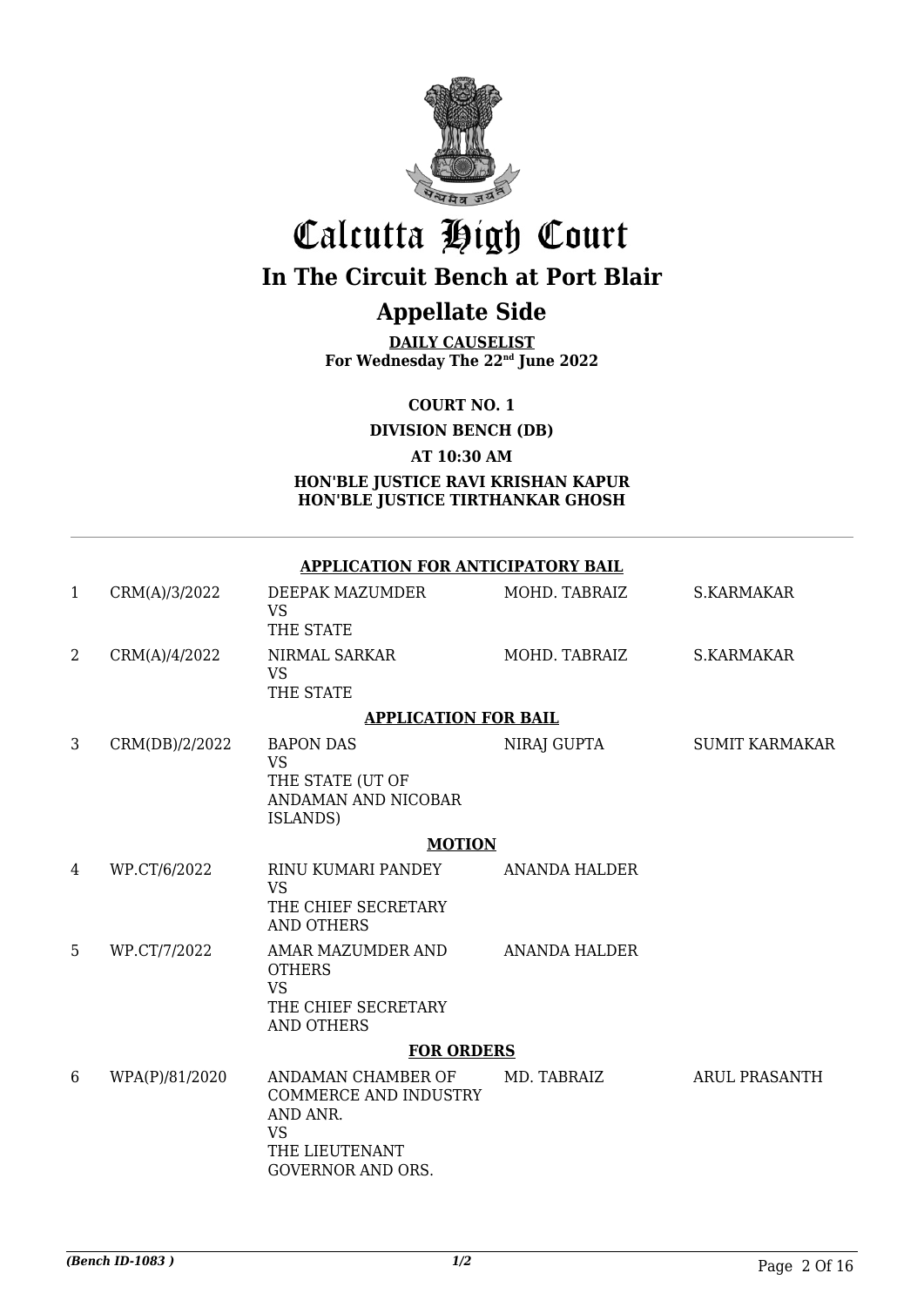|    | wt7 WPA(P)/84/2020            | ANDAMAN AND NICOBAR<br><b>ISLANDS REAL ESTATE</b><br>ASSOCIATION AND ANR.<br><b>VS</b><br>THE LIEUTENANT<br><b>GOVERNOR AND ORS.</b> | MD. TABRAIZ    | <b>ARUL PRASANTH</b>                                                    |
|----|-------------------------------|--------------------------------------------------------------------------------------------------------------------------------------|----------------|-------------------------------------------------------------------------|
|    |                               | <b>APPLICATION</b>                                                                                                                   |                |                                                                         |
| 8  | CRA/8/2022                    | ROBIN MAJHI<br><b>VS</b>                                                                                                             | K.M.B. JAYAPAL |                                                                         |
|    |                               | THE STATE                                                                                                                            |                |                                                                         |
|    |                               | <b>FOR HEARING</b>                                                                                                                   |                |                                                                         |
| 9  | WPA(P)/82/2020                | P.KANNAN<br><b>VS</b><br>THE LIEUTENANT<br><b>GOVERNOR AND ORS.</b>                                                                  | K.M.B JAYAPAL  | S.CHAKRABORTY,<br><b>RAMENDU</b><br><b>AGARWAL</b>                      |
| 10 | MA/3/2021                     | <b>BISESWAR MONDAL</b><br><b>VS</b><br>THE DEPUTY<br>COMMISSIONER AND ORS.                                                           | K.VIJAY KUMAR  | SALIM MOHAMMED,<br>N.A.KHAN                                             |
|    | IA NO: CAN/1/2021, CAN/2/2021 |                                                                                                                                      |                |                                                                         |
| 11 | MA/5/2021                     | THESLEEMA M.K.<br><b>VS</b><br>ANDAMAN AND NICOBAR<br><b>ADMINISTRATION AND</b><br>ORS.                                              | N.A.KHAN       | <b>SHATADRU</b><br>CHAKRABORTY,<br>RAMENDU<br>AGARWAL,<br>K.M.B.JAYAPAL |

IA NO: CAN/1/2021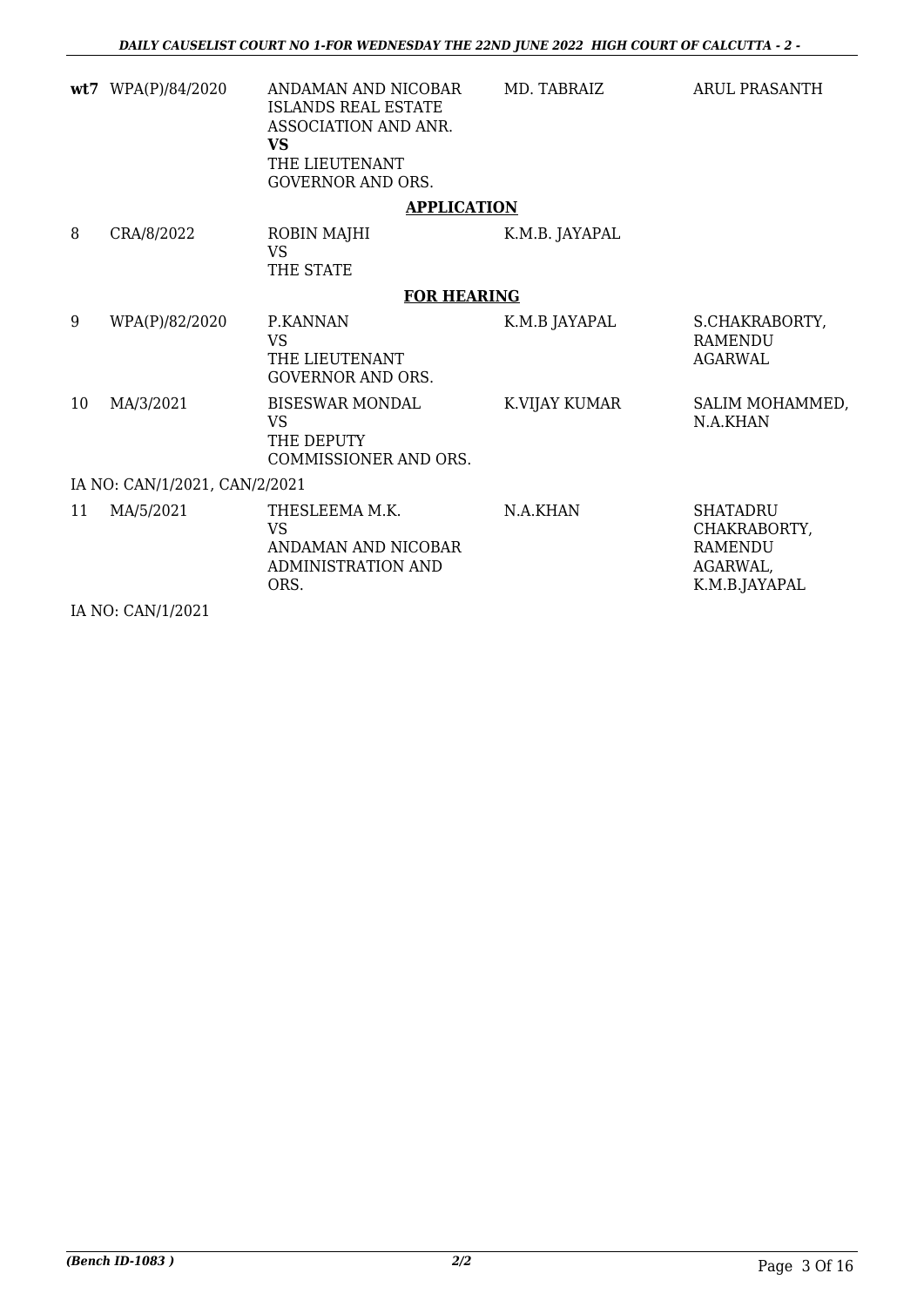

# Calcutta High Court

# **In The Circuit Bench at Port Blair**

### **Appellate Side**

**DAILY CAUSELIST For Wednesday The 22nd June 2022**

**COURT NO. 1**

**SINGLE BENCH (SB)**

**AT 10:30 AM**

### **HON'BLE JUSTICE RAVI KRISHAN KAPUR (SINGLE BENCH WILL SIT AFTER COMPLETION OF DIVISION BENCH)**

#### **NEW APPLICATION**

| 1 | AP/3/2022    | M/S RAVI REALCONS PVT.<br>LTD.<br><b>VS</b><br>THE CHIEF ENGINEER AND<br>ANR.           | TERENCE DCRUZ            |                                       |
|---|--------------|-----------------------------------------------------------------------------------------|--------------------------|---------------------------------------|
| 2 | AP/4/2022    | M. MUTHARANAM @<br><b>MUTHURANAM</b><br><b>VS</b><br>M. RAMAMOORTHY                     | <b>ANJILI NAG</b>        |                                       |
|   |              | <b>TO BE MENTIONED</b>                                                                  |                          |                                       |
| 3 | FMAT/3/2019  | SABITA DEVI AND ORS.<br><b>VS</b><br>THE MANAGER AND ANR.                               | K.M.B.JAYAPAL,<br>G.MINI | ARUL PRASANTH,<br><b>ANITHA HEGDE</b> |
|   |              | <b>MOTION</b>                                                                           |                          |                                       |
| 4 | CO/14/2021   | <b>BALBIR SINGH AND</b><br><b>ANOTHER</b><br><b>VS</b><br>GYAN SINGH AND ORS.           | <b>ANJILI NAG</b>        | K.M.B.JAYAPAL                         |
| 5 | WPA/254/2021 | PROFULLA ROY AND<br><b>OTHERS</b><br><b>VS</b><br>THE LT. GOVERNOR AND<br><b>OTHERS</b> | <b>ANJILI NAG</b>        | M.P.KAMARAJ                           |
| 6 | WPA/45/2022  | RAJESH CHADDA<br><b>VS</b><br>THE SUB REGISTRAR<br>(CAMPBELL BAY) AND ORS.              | S.N.TEENA HUDSON         | <b>SALIM MOHAMMED</b>                 |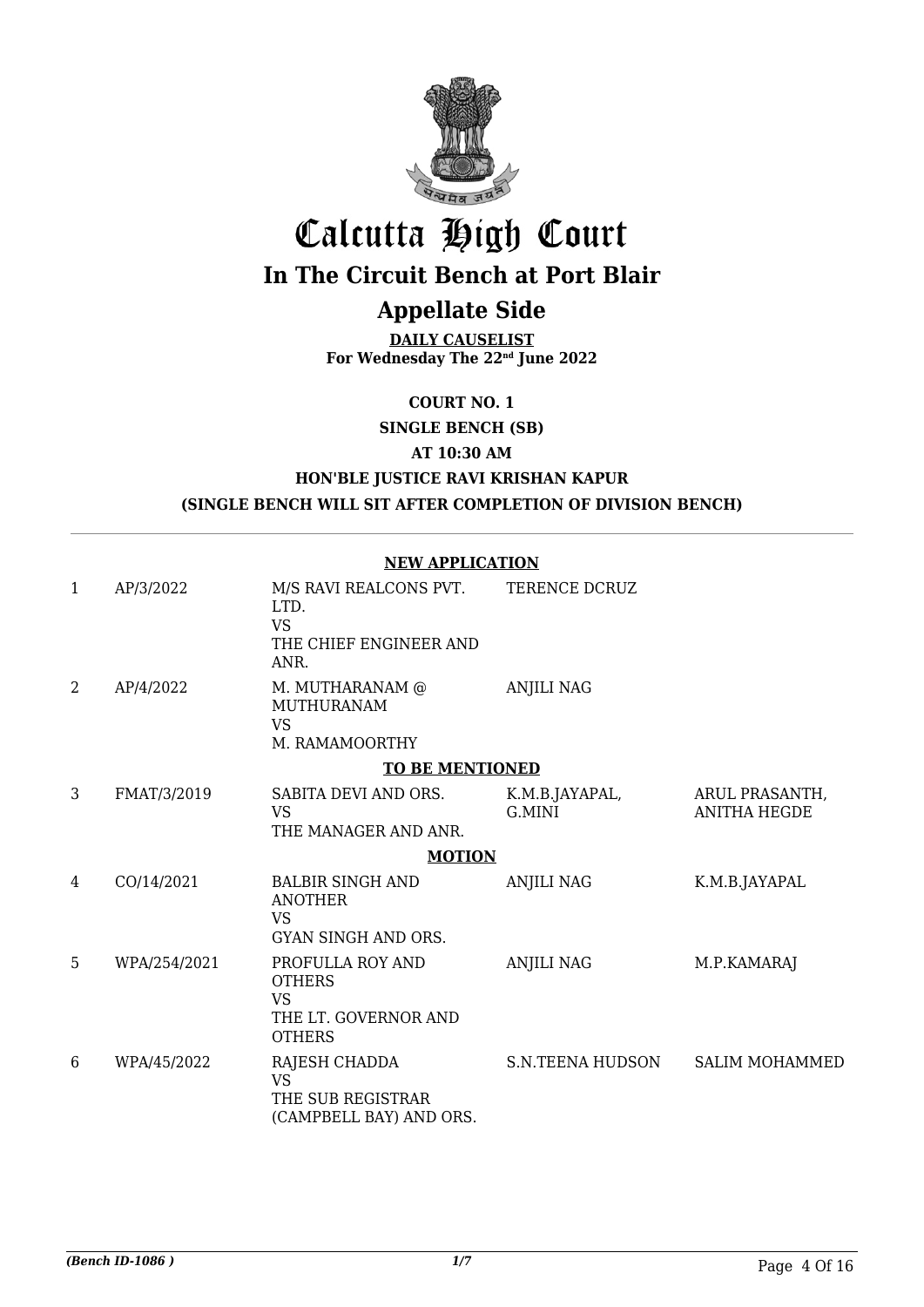| 7  | WPA/81/2022       | ROOFERS HOTELS LIMITED<br>AND ANR.<br><b>VS</b><br>THE DEPUTY<br>COMMISSIONERA AND ORS.        | <b>ANJILI NAG</b>                                |                                                                     |
|----|-------------------|------------------------------------------------------------------------------------------------|--------------------------------------------------|---------------------------------------------------------------------|
| 8  | WPA/190/2022      | ANDAMAN MAHILA<br>MANDAL<br><b>VS</b><br>THE ANDAMAN AND<br>NICOBAR ADMINISTRATION<br>AND ANR. | K.M.B. JAYAPAL                                   |                                                                     |
| 9  | WPA/191/2022      | M. NADARAJAN<br><b>VS</b><br>THE ANDAMAN AND<br>NICOBAR ADMINISTRATION<br>AND ORS.             | M. LAKSHMANAN                                    |                                                                     |
|    |                   | <b>FOR HEARING</b>                                                                             |                                                  |                                                                     |
| 10 | WPA/159/2014      | A.ZAHEED<br><b>VS</b><br>THE ANDAMAN AND<br>NICOBAR ADMINISTRATION<br>AND ORS.                 | K.M.B.JAYAPAL,<br><b>G.MINI</b>                  | ARUL PRASANTH                                                       |
| 11 | WPA/9/2018        | P.SUNDARA RAO<br><b>VS</b><br>THE LIEUTENANT<br><b>GOVERNOR AND ORS.</b>                       | <b>GOPALA BINNU</b><br><b>KUMAR</b>              | <b>SHATADRU</b><br>CHAKRABORTY,<br><b>RAMENDU</b><br><b>AGARWAL</b> |
| 12 | SA/1/2019         | USMAN ALI AND ORS.<br><b>VS</b><br>CHAMPA DEVI AND ORS.                                        | N.A.KHAN                                         | K.M.B.JAYAPAL,<br>G.MINI, SABRINA<br><b>BEGUM</b>                   |
|    | wt13 SA/2/2019    | USMAN ALI AND ORS.<br><b>VS</b><br>CHAMPA DEVI AND ORS.                                        | N.A.KHAN                                         | K.M.B.JAYAPAL,<br>G.MINI, SABRINA<br><b>BEGUM</b>                   |
| 14 | WPA/206/2019      | SUDEEP RAI SHARMA<br><b>VS</b><br>THE UNION OF INDIA AND<br>ORS.                               | GOPALA BINU KUMAR                                | <b>S.GANGULY</b>                                                    |
| 15 | WPA/219/2019      | SMTI. JAI LAKSHMI<br><b>VS</b><br>THE ANDAMAN AND<br>NICOBAR ADMINISTRATION<br>AND ORS.        | G. MINI AND<br>K.M.B.JAYAPAL                     | <b>SHATADRU</b><br><b>CHAKRABORTY</b>                               |
| 16 | WPA/227/2019      | A.MURUGESAN AND ORS.<br><b>VS</b><br>THE UNION OF INDIA AND<br>ORS.                            | RAKESH PAL GOBIND,<br>S.C.MISHRA,<br>A.VENKATESH | TULSI LALL,<br>TASNEEM,<br><b>V.D.SIVABALAN</b>                     |
|    | wt17 WPA/152/2019 | ALOK KUMAR DAS AND<br>ORS.<br><b>VS</b><br>THE UNION OF INDIA AND<br>ORS.                      | RAKESH PAL GOBIND,<br>S.C.MISHRA                 | TULSI LALL,<br>TASNEEM,<br><b>V.D.SIVABALAN</b>                     |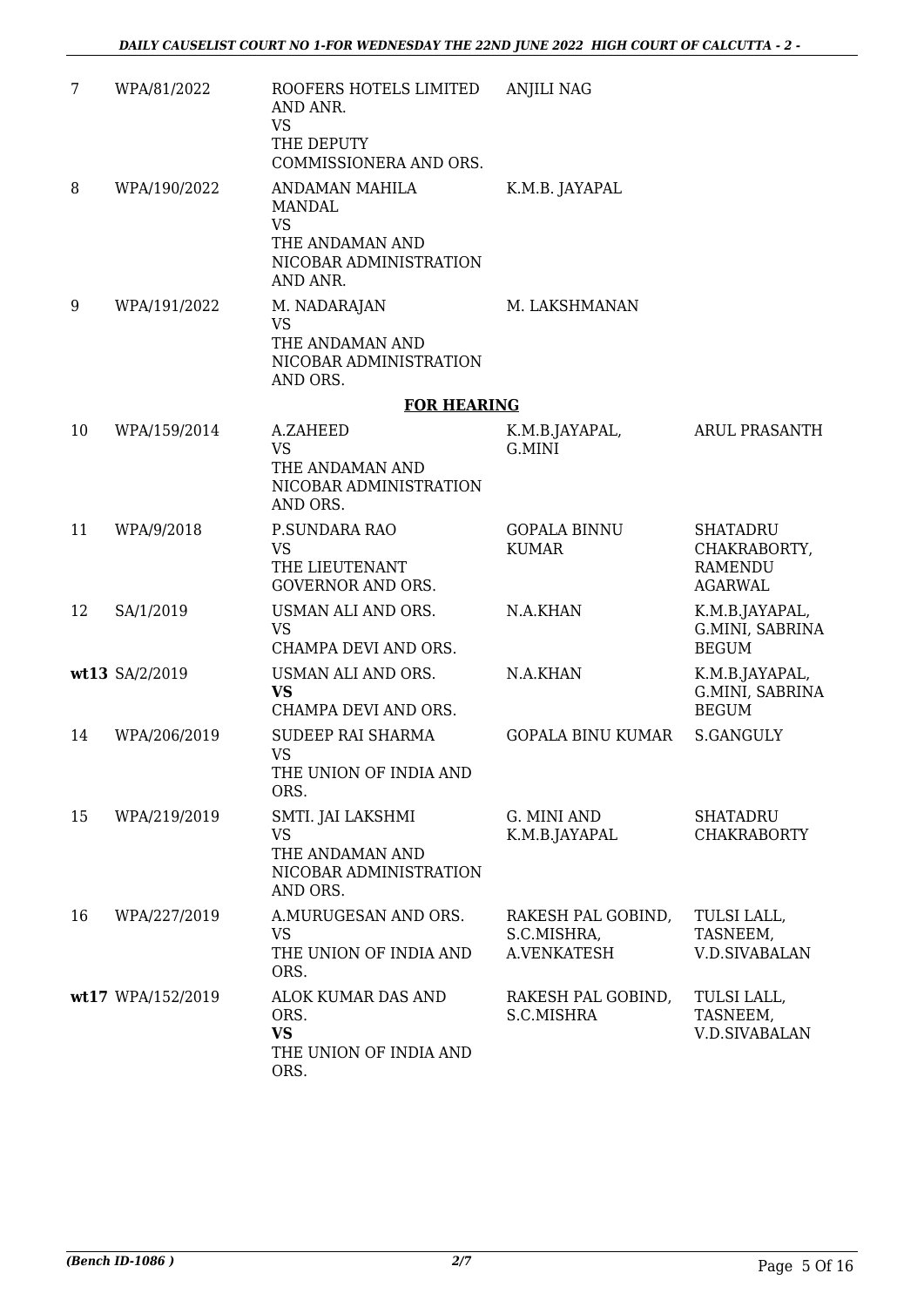| 18 | WPA/238/2019      | SMTI. PRIYA MINJ<br><b>VS</b><br>THE ANDAMAN AND<br>NICOBAR ADMINISTRATION<br>AND ANR.                    | K. M. B. JAYAPAL                         | <b>VIKAS TEWARY</b>                   |
|----|-------------------|-----------------------------------------------------------------------------------------------------------|------------------------------------------|---------------------------------------|
| 19 | WPA/243/2019      | KARTICK AND ORS.<br><b>VS</b><br>THE LIEUTENANT<br><b>GOVERNOR AND ORS.</b>                               | ANJILI NAG, SHIPRA<br><b>MANDAL</b>      | RAMENDU<br><b>AGARWAL</b>             |
| 20 | WPA/248/2019      | <b>A.SUNDAR</b><br><b>VS</b><br>THE HONBLE LIEUTENANT<br><b>GOVERNOR AND ORS.</b>                         | <b>GOPALA BINNU</b><br><b>KUMAR</b>      | <b>SHATADRU</b><br><b>CHAKRABORTY</b> |
| 21 | WPA/267/2019      | THE GENERAL MANAGER,<br>ANIIDCO LTD.<br><b>VS</b><br>Y. JOHN AND ORS.                                     | ANJILI NAG,<br>R.PRADEEP                 | <b>GOPALA BINNU</b><br><b>KUMAR</b>   |
| 22 | WPA/287/2019      | ISLAND TRAVELS PVT. LTD.<br><b>VS</b><br>THE ANDAMAN AND<br>NICOBAR ADMINISTRATION<br>AND ORS.            | DEEP CHAIM KABIR,<br><b>AJITH PRASAD</b> | <b>ANJILI NAG</b>                     |
| 23 | WPA/329/2019      | TOURIST WORKERS UNION<br>AND ANR.<br><b>VS</b><br>THE ANDAMAN AND<br>NICOBAR ADMINISTRATION<br>AND ORS.   | <b>GOPALA BINNU</b><br><b>KUMAR</b>      | V.TIWARI, ANJILI<br><b>NAG</b>        |
| 24 | FMA/1/2020        | ARPITA GHOSH<br><b>VS</b><br>SHIV PRASAD AND ANR.                                                         | LOKESH CHEZIAN                           | S.C.MISHRA                            |
| 25 | SAT/1/2020        | M. T. SAIDU AND ORS.<br><b>VS</b><br>M/S. ANDAMAN TIMBER<br>INDUSTRIES LIMITED AND<br>ANR.                | K. VIJAY KUMAR                           | K. M. B JAYAPAL                       |
| 26 | FMAT/2/2020       | <b>JAVED NISAR</b><br><b>VS</b><br>THE MANAGER, UNITED<br><b>INDIA INSURANCE</b><br>COMPANY LTD. AND ANR. | K.M.B.JAYAPAL                            | N.A.KHAN, ARUL<br><b>PRASANTH</b>     |
|    | IA NO: CAN/1/2021 |                                                                                                           |                                          |                                       |
| 27 | WPA/34/2020       | SMTI. REBA MONDAL<br><b>VS</b><br>THE UNION OF INDIA AND<br>ORS.                                          | ANANDA HALDER                            | RAMENDU<br><b>AGARWAL</b>             |
| 28 | WPA/54/2020       | <b>KISHEN RAM</b><br><b>VS</b><br>THE LIEUTENANT<br><b>GOVERNOR AND ORS.</b>                              | G. MINI AND K.M.B.<br>JAYAPAL            | <b>SHATADRU</b><br><b>CHAKRABORTY</b> |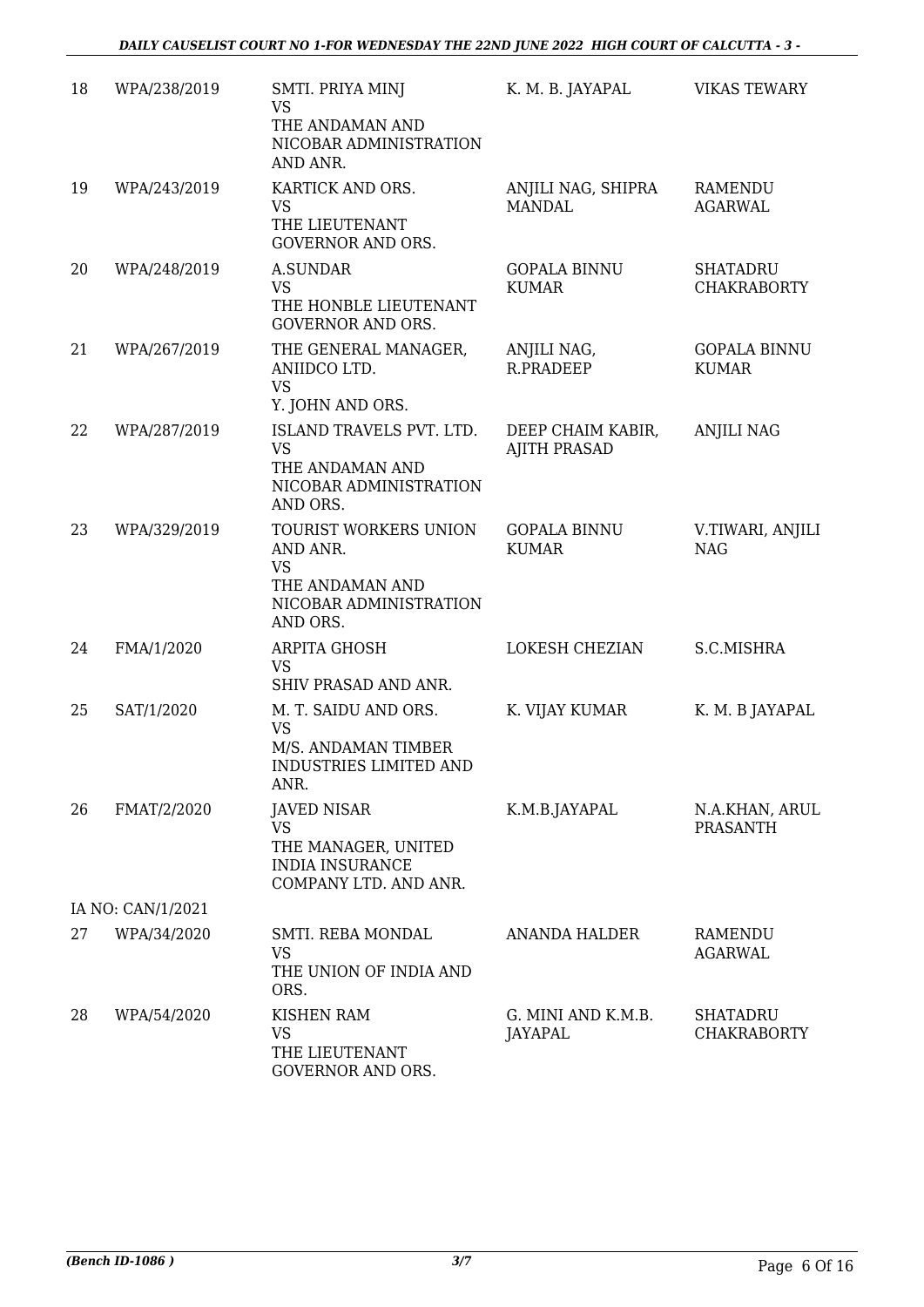| 29 | WPA/59/2020       | G.P.MANI<br><b>VS</b><br>ANDAMAN NICOBAR<br><b>ISLANDS INTEGRATED</b><br><b>DEVELOPMENT</b><br><b>CORPORATION LIMITED</b><br>(ANIIDCO) AND ANOTHER | <b>GOPALA BINNU</b><br><b>KUMAR</b>  |                                       |
|----|-------------------|----------------------------------------------------------------------------------------------------------------------------------------------------|--------------------------------------|---------------------------------------|
| 30 | WPA/90/2020       | S. SHANMUGANATHAN<br><b>VS</b><br>ANDAMAN NICOBAR<br><b>ISLANDS INTEGRATED</b><br>DEVELOPMENT<br>CORPORATION LIMITED<br>(ANIIDCO) AND ANR.         | GOPALA BINU KUMAR                    | <b>ANJILI NAG</b>                     |
| 31 | WPA/94/2020       | JOHN EKKA AND ORS.<br><b>VS</b><br>THE UNION OF INDIA AND<br>ORS.                                                                                  | <b>GOPALA BINNU</b><br><b>KUMAR</b>  | <b>SHATADRU</b><br><b>CHAKRABORTY</b> |
| 32 | WPA/96/2020       | P.VAIKUNTA RAO<br><b>VS</b><br>THE UNION OF INDIA AND<br>ORS.                                                                                      | <b>GOPALA BINNU</b><br><b>KUMAR</b>  | <b>SHATADRU</b><br><b>CHAKRABORTY</b> |
| 33 | WPA/102/2020      | SHRI. AKSHAY PANT<br><b>VS</b><br>THE UNION OF INDIA AND<br>ORS.                                                                                   | G. MINI AND K.M.B.<br><b>JAYAPAL</b> | M.P.KAMARAJ                           |
| 34 | WPA/109/2020      | <b>SASI KALA</b><br><b>VS</b><br>THE UNION OF INDIA AND<br>ORS.                                                                                    | K.M.B.JAYAPAL,<br>G.MINI             | RAMENDU<br><b>AGARWAL</b>             |
|    | wt35 WPA/110/2020 | <b>KHATHIJA</b><br><b>VS</b><br>THE UNION OF INDIA AND<br>ORS.                                                                                     | K.M.B.JAYAPAL                        | RAMENDU<br><b>AGARWAL</b>             |
| 36 | WPA/121/2020      | SOBHANA KUMARI<br><b>VS</b><br>THE LIEUTENANT<br><b>GOVERNOR AND ORS.</b>                                                                          | <b>GOPALA BINNU</b><br><b>KUMAR</b>  | <b>SHATADRU</b><br><b>CHAKRABORTY</b> |
| 37 | WPA/123/2020      | M.KRISHNAN<br>VS<br>THE LT GOVERNOR AND<br>ORS.                                                                                                    | MOHAMMED<br><b>TABRAIZ</b>           | ARUL PRASANTH                         |
| 38 | WPA/137/2020      | MOHD. NASRULLAH<br><b>VS</b><br>THE COMMISSIONER,<br><b>GOOD AND SERVICE TAX</b><br>AND ORS.                                                       | ANANDA HALDER                        | A.K.MANDAL                            |
| 39 | WPA/149/2020      | M/S T.T. TRADING<br>COMPANY AND ANR.<br><b>VS</b><br>THE ANDAMAN AND<br>NICOBAR ADMINISTRATION<br>AND ORS.                                         | ANJILI NAG, SHIPRA<br><b>MANDAL</b>  | <b>ARUL PRASANTH</b>                  |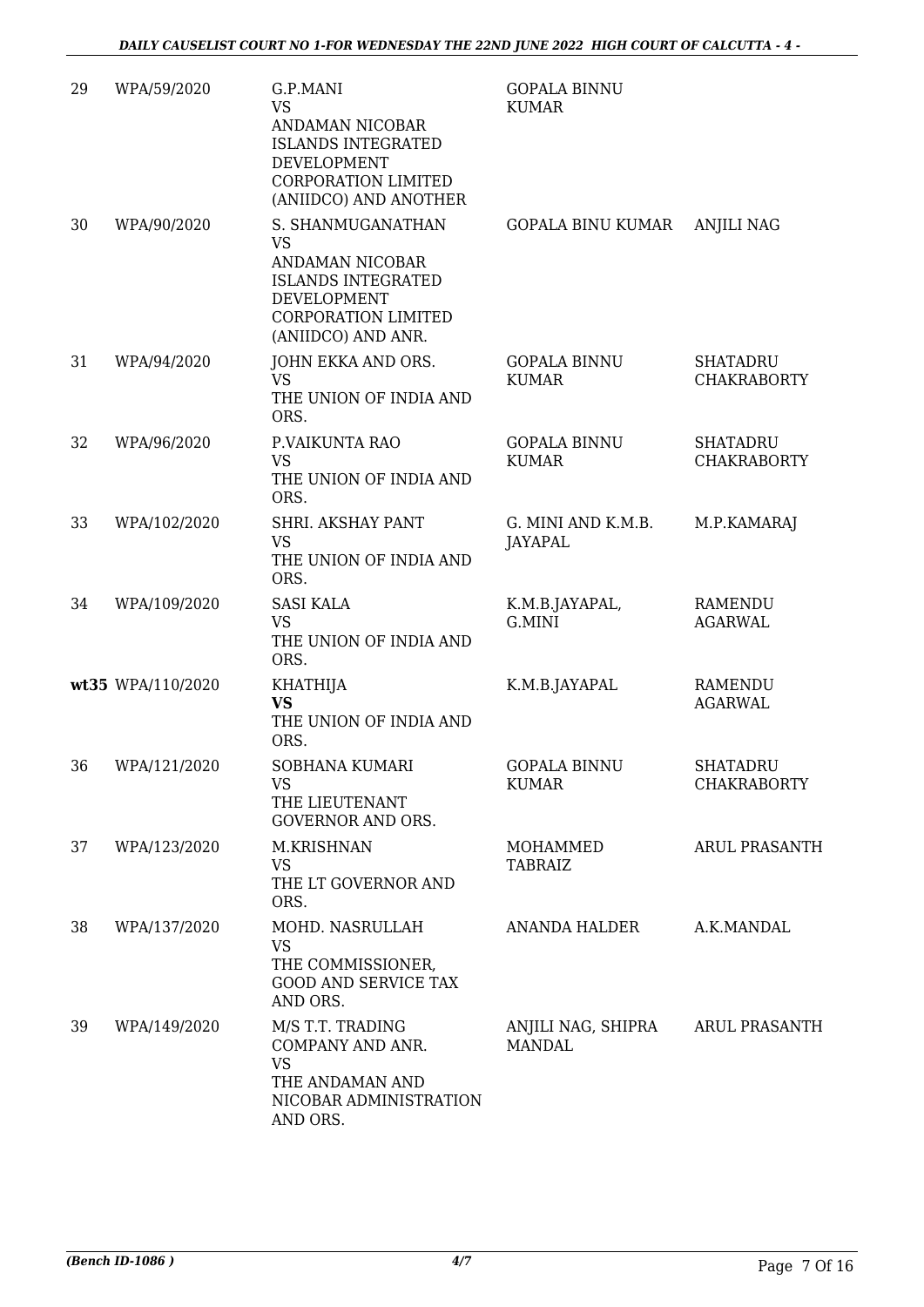| 40 | WPA/8463/2020    | SHRI. V. RAVICHANDRAN<br>AND ANR.<br><b>VS</b><br>THE LT.GOVERNOR AND<br>ORS.              | <b>GOPALA BINU KUMAR</b>                  | <b>RAMENDU</b><br><b>AGARWAL</b>                                   |
|----|------------------|--------------------------------------------------------------------------------------------|-------------------------------------------|--------------------------------------------------------------------|
| 41 | WPA/2/2021       | S.RAVINDRAN<br><b>VS</b><br>THE ADMINISTRATOR AND<br>ORS.                                  | ANJILI NAG, SHIPRA<br><b>MANDAL</b>       | <b>SHATADRU</b><br><b>CHAKRABORTY</b>                              |
| 42 | WPA/5/2021       | S.KEDERAMMA<br><b>VS</b><br>THE PRINCIPAL CHIEF<br><b>CONSERVATOR OF FOREST</b>            | <b>ANANDA HALDER</b>                      |                                                                    |
| 43 | WPA/44/2021      | ASHA, ASSISTANT<br>ENGINEER-I<br><b>VS</b><br>THE LT. GOVERNOR AND<br>ORS.                 | RAJINDER SINGH,<br><b>TAPAN KUMAR DAS</b> | <b>SHATADRU</b><br>CHAKRABORTY,<br>ARUL PRASANTH,<br>K.VIJAY KUMAR |
| 44 | WPA/58/2021      | KAUSHALYA DEVI<br><b>VS</b><br>THE LIEUTENANT<br><b>GOVERNOR AND ORS.</b>                  | K. M. B. JAYAPAL                          | <b>SHATADRU</b><br><b>CHAKRABORTY</b>                              |
|    | wt45 WPA/59/2021 | M.HEERA KUNWAR<br><b>VS</b><br>THE LIEUTENANT<br><b>GOVERNOR AND ORS.</b>                  | K.M.B. Jayapal                            | <b>SHATADRU</b><br><b>CHAKRABORTY</b>                              |
|    | wt46 WPA/60/2021 | PREM KUMARI<br><b>VS</b><br>THE LIEUTENANT<br><b>GOVERNOR AND ORS.</b>                     | K.M.B.JAYAPAL                             | <b>SHATADRU</b><br><b>CHAKRABORTY</b>                              |
|    | wt47 WPA/61/2021 | PREM LALL<br><b>VS</b><br>THE LIEUTENANT<br><b>GOVERNOR AND ORS.</b>                       | K.M.B. JAYAPAL                            | <b>SHATADRU</b><br><b>CHAKRABORTY</b>                              |
|    | wt48 WPA/62/2021 | DEEPAK LALL<br><b>VS</b><br>THE LIEUTENANT<br><b>GOVERNOR AND ORS.</b>                     | K.M.B.JAYAPAL                             | SHATADRU<br><b>CHAKRABORTY</b>                                     |
|    | wt49 WPA/65/2021 | KAILASH KUMARI<br><b>VS</b><br>THE LIEUTENANT<br><b>GOVERNOR AND ORS.</b>                  | K.M.B JAYAPAL                             | <b>SHATADRU</b><br><b>CHAKRABORTY</b>                              |
| 50 | WPA/76/2021      | <b>RAM BHAJAN</b><br><b>VS</b><br>THE LIEUTENANT<br><b>GOVERNOR AND ORS.</b>               | K.M.B JAYAPAL                             | <b>SHATADRU</b><br><b>CHAKRABORTY</b>                              |
| 51 | WPA/126/2021     | SMTI. PAVITRA KUMARI<br><b>VS</b><br>THE ANDAMAN AND<br>NICOBAR ADMINISTRATION<br>AND ORS. | K.M.B.JAYAPAL AND<br>G. MINI              | <b>RAMENDU</b><br>AGARWAL, G.BINNU<br><b>KUMAR</b>                 |
| 52 | WPA/150/2021     | SMTI. E. SHYAMALA<br><b>VS</b><br>THE TEHSILDAR AND ORS.                                   | VISHAL KR. BISWAS,<br><b>ANJILI NAG</b>   | <b>SHATADRU</b><br><b>CHAKRABORTY</b>                              |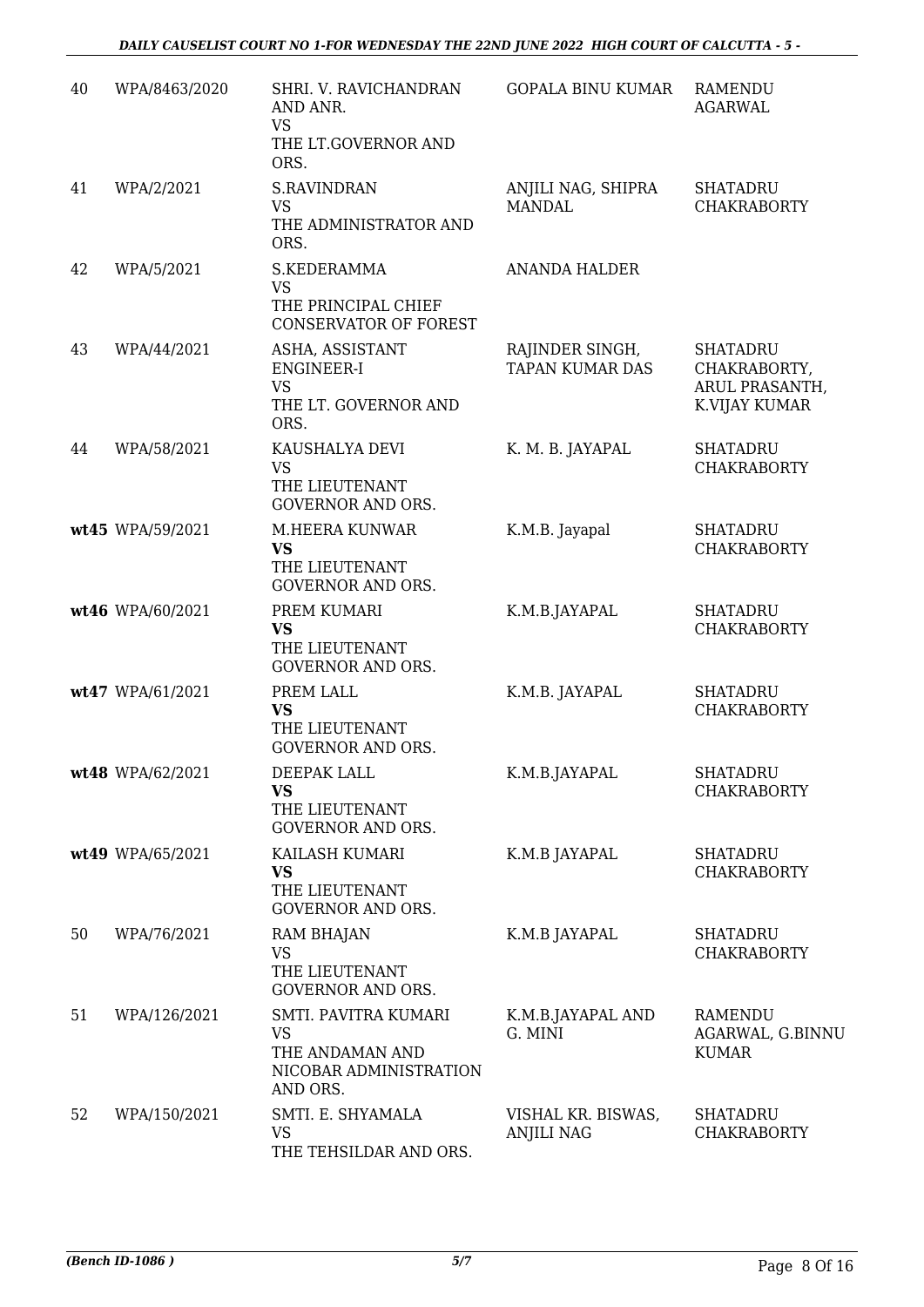| 53 | WPA/187/2021<br>WITH WP 6019/2020 LIMITED | <b>SMARTSPACE</b><br>WITH WP 6020/2020 INFRASTRUCTURE PRIVATE<br><b>VS</b><br>UNION OF INDIA AND ORS.             | M.MUKHERJEE,<br>S.SARKAR, SHYAMAL<br><b>SARKAR</b> | <b>RAMENDU</b><br>AGARWAL, AJAY<br><b>KUMAR MANDAL</b> |
|----|-------------------------------------------|-------------------------------------------------------------------------------------------------------------------|----------------------------------------------------|--------------------------------------------------------|
|    | wt54 WPA/43/2019                          | <b>SMARTSPACE</b><br><b>INFRASTRUCTURE PRIVATE</b><br>LIMITED<br><b>VS</b>                                        | SHYAMAL SARKAR,<br>K.VIJAY KUMAR                   | <b>RAMENDU</b><br><b>AGARWAL</b>                       |
|    |                                           | UNION OF INDIA AND ORS.                                                                                           |                                                    |                                                        |
|    | wt55 WPA/56/2019                          | JOGESHWAR NATH ARORA<br><b>VS</b>                                                                                 | <b>ANJILI NAG</b>                                  | RAMENDU<br><b>AGARWAL</b>                              |
|    |                                           | THE LIEUTENANT<br><b>GOVERNOR AND ORS.</b>                                                                        |                                                    |                                                        |
|    | wt56 WPA/57/2019                          | <b>GIRISH ARORA</b><br><b>VS</b>                                                                                  | <b>ANJILI NAG</b>                                  | <b>RAMENDU</b>                                         |
|    |                                           | THE LIEUTENANT<br><b>GOVERNOR AND ORS.</b>                                                                        |                                                    | <b>AGARWAL</b>                                         |
| 57 | WPA/199/2021                              | SHONA LAVALAI ROY AND<br><b>ANOTHERS</b><br><b>VS</b><br>THE ANDAMAN AND<br>NICOBAR ADMINISTRATION                | KMB JAYAPAL, G MINI                                | <b>ARUL PRASANTH</b>                                   |
| 58 | WPA/245/2021                              | <b>AND OTHERS</b><br>DR.MANGESH ANANDRAO                                                                          | <b>GOPALA BINNU</b>                                | <b>RAMENDU</b>                                         |
|    |                                           | <b>BANKAR</b><br><b>VS</b>                                                                                        | <b>KUMAR</b>                                       | <b>AGARWAL</b>                                         |
|    |                                           | THE CHAIRMAN, ANIMERS                                                                                             |                                                    |                                                        |
| 59 | WPA/256/2021                              | SHANKER CH. DAS<br><b>VS</b><br>THE ANDAMAN AND<br>NICOBAR ADMINISTRATION<br>AND OTHERS                           | <b>GOPALA BINNU</b><br><b>KUMAR</b>                | <b>SHATADRU</b><br><b>CHAKRABORTY</b>                  |
| 60 | WPA/271/2021                              | SUBENDU MATA AND ORS.<br><b>VS</b><br>THE HON'BLE<br>LT.GOVERNOR AND ORS.                                         | <b>GOPALA BINNU</b><br><b>KUMAR</b>                | <b>RAMENDU</b><br><b>AGARWAL</b>                       |
|    | IA NO: CAN/1/2022                         |                                                                                                                   |                                                    |                                                        |
| 61 | FAT/1/2022                                | <b>SANTOSH</b><br><b>VS</b><br>KAVITA SHARMA                                                                      | K.SABIR                                            |                                                        |
| 62 | WPA/27/2022                               | A. SUBRAMANIAM<br>VS<br>THE LIEUTENANT<br><b>GOVERNOR AND OTHERS</b>                                              | <b>GOPALA BINNU</b><br><b>KUMAR</b>                | <b>ARUL PRASANTH</b>                                   |
| 63 | WPA/39/2022                               | SMT B CHANDRA KALA AND<br><b>ORS</b><br><b>VS</b><br>THE CHIEF SECRETARY,<br>ANDAMAN AND NICOBAR<br>ADMIN AND ORS | NANDINI MITRA,<br>SANJAY SAHA                      | <b>ANJILI NAG</b>                                      |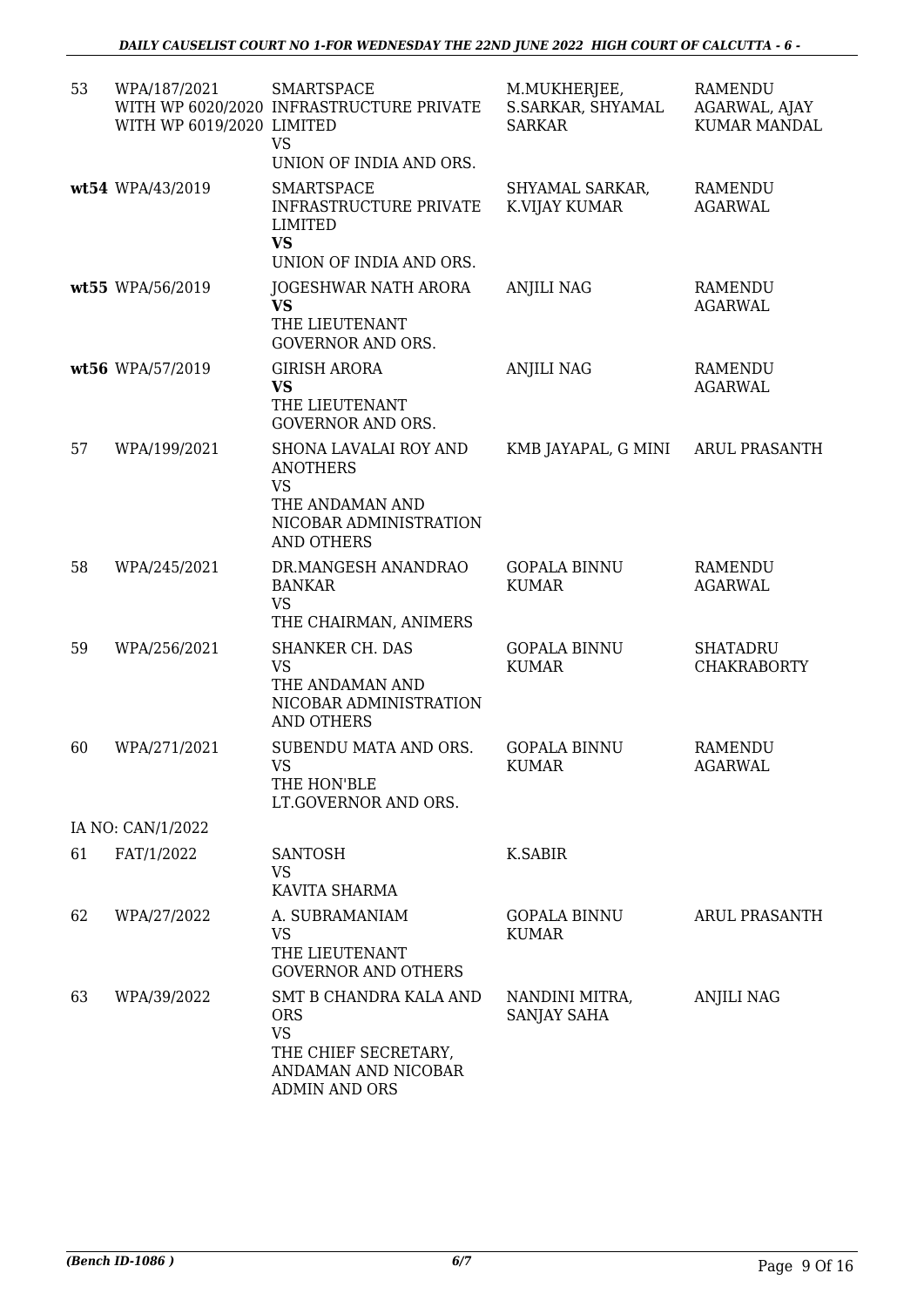| 64 | WPA/64/2022  | S. SANTOSH KUMAR AND<br><b>OTHERS</b><br>VS<br>THE LIEUTENANT<br><b>GOVERNOR AND OTHERS</b>                                                         | <b>ANJILI NAG</b>                   | N.A.KHAN                                   |
|----|--------------|-----------------------------------------------------------------------------------------------------------------------------------------------------|-------------------------------------|--------------------------------------------|
| 65 | WPA/66/2022  | ANDAMAN AND NICOBAR<br><b>COOPERATIVE WORKERS</b><br><b>UNION</b><br>VS<br><b>MALABAR COOPERATIVE</b><br><b>COCONUT FARMING</b><br>SOCIETY OGRABRAJ | G.BINNU KUMAR                       | DEEP CHAIM KABIR,<br><b>S.AJITH PRASAD</b> |
| 66 | WPA/131/2022 | ABDUL LAISH<br>VS<br>ANDAMAN AND NICOBAR<br>STATE COOPERATIVE BANK<br>LIMITED AND ANR.                                                              | <b>GOPALA BINNU</b><br><b>KUMAR</b> | ALISHAM<br>VENKATESH                       |
| 67 | WPA/156/2022 | PRITI LAXMI SINGH<br>VS<br>ANDAMAN AND NICOBAR<br>STATE COOPERATIVE BANK<br>LIMITED AND ORS.                                                        | G. BINNU KUMAR                      |                                            |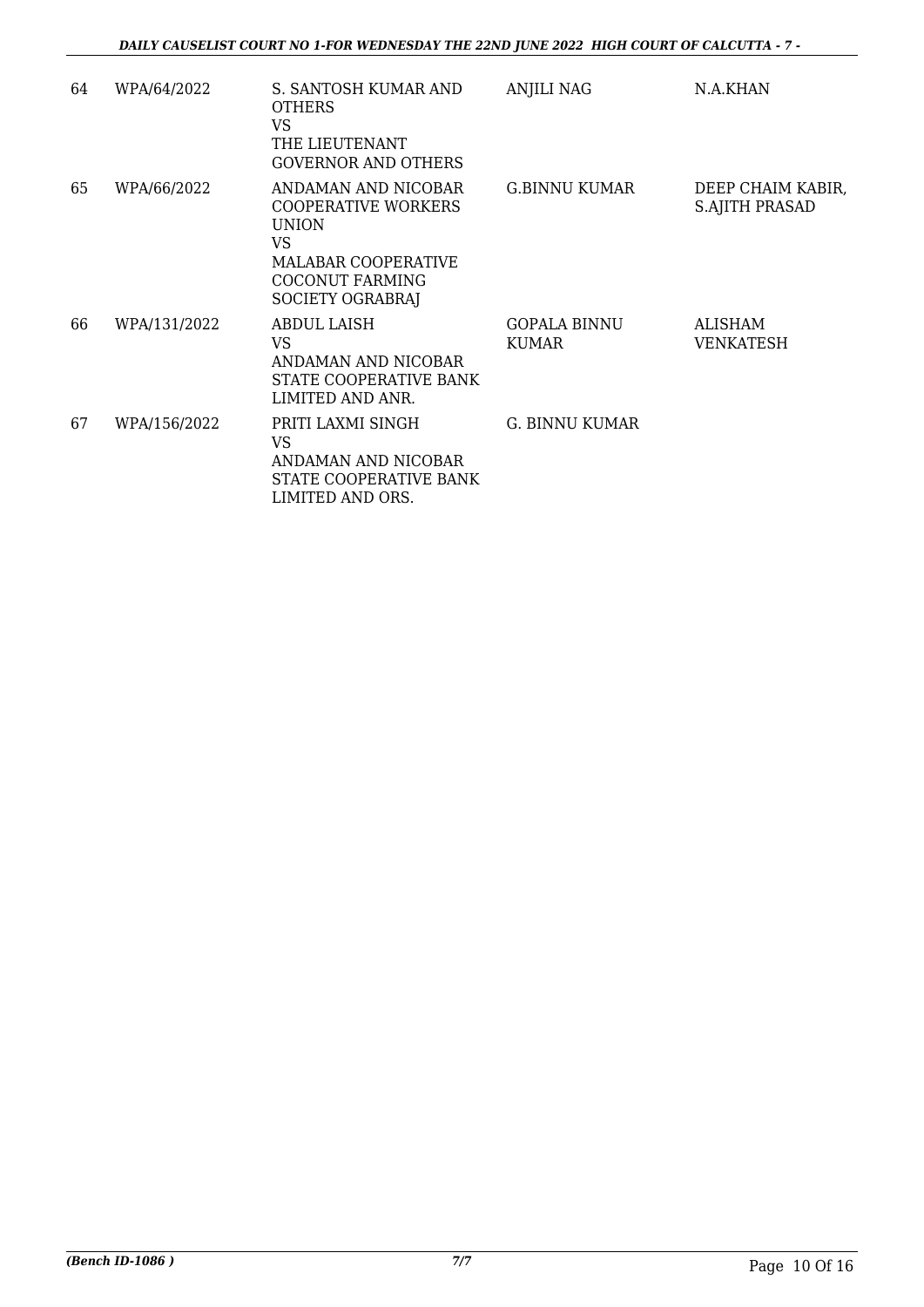

# Calcutta High Court

# **In The Circuit Bench at Port Blair**

## **Appellate Side**

**DAILY CAUSELIST For Wednesday The 22nd June 2022**

**COURT NO. 2**

**SINGLE BENCH (SB)**

**AT 10:30 AM**

### **HON'BLE JUSTICE TIRTHANKAR GHOSH (SINGLE BENCH WILL SIT AFTER COMPLETION OF DIVISION BENCH)**

**SPECIALLY FIXED MATTERS**

| 1              | CRR/18/2019  | RUPESH KISHEN<br><b>VS</b><br>THE STATE                                               | RAKESH PAL GOBIND                   | <b>SUMIT KARMAKAR</b>            |
|----------------|--------------|---------------------------------------------------------------------------------------|-------------------------------------|----------------------------------|
| $\overline{2}$ | WPA/172/2022 | G.GANAPATHI<br>MUTHURAMU<br><b>VS</b><br>THE TEHSILDAR AND<br><b>OTHERS</b>           | <b>ARUL PRASANTH</b>                |                                  |
|                |              | <b>MOTION</b>                                                                         |                                     |                                  |
| 3              | WPA/294/2021 | PRAKASH MISTRY<br><b>VS</b><br>THE DEPUTY<br><b>COMMISSIONER AND</b><br><b>OTHERS</b> | ANANDA HALDER                       | <b>RAMENDU</b><br><b>AGARWAL</b> |
| 4              | CRR/13/2022  | <b>VENKAT RAMANA</b><br><b>VS</b><br>THE STATE                                        | <b>GOPALA BINNU</b><br><b>KUMAR</b> |                                  |
| 5              | CRR/14/2022  | KANCHAN MONDAL<br><b>VS</b><br>THE STATE                                              | <b>GOPALA BINNU</b><br><b>KUMAR</b> |                                  |
| 6              | CRR/15/2022  | <b>SHYMAL ROY</b><br><b>VS</b><br>THE STATE                                           | <b>GOPALA BINNU</b><br><b>KUMAR</b> |                                  |
| $\overline{7}$ | CRR/16/2022  | <b>B.C RAO</b><br><b>VS</b><br>THE STATE                                              | <b>GOPALA BINNU</b><br><b>KUMAR</b> |                                  |
| 8              | WPA/130/2022 | SUDESH SINGH AND ANR.<br><b>VS</b><br>THE LIEUTENANT<br><b>GOVERNOR AND ORS.</b>      | <b>ANJILI NAG</b>                   |                                  |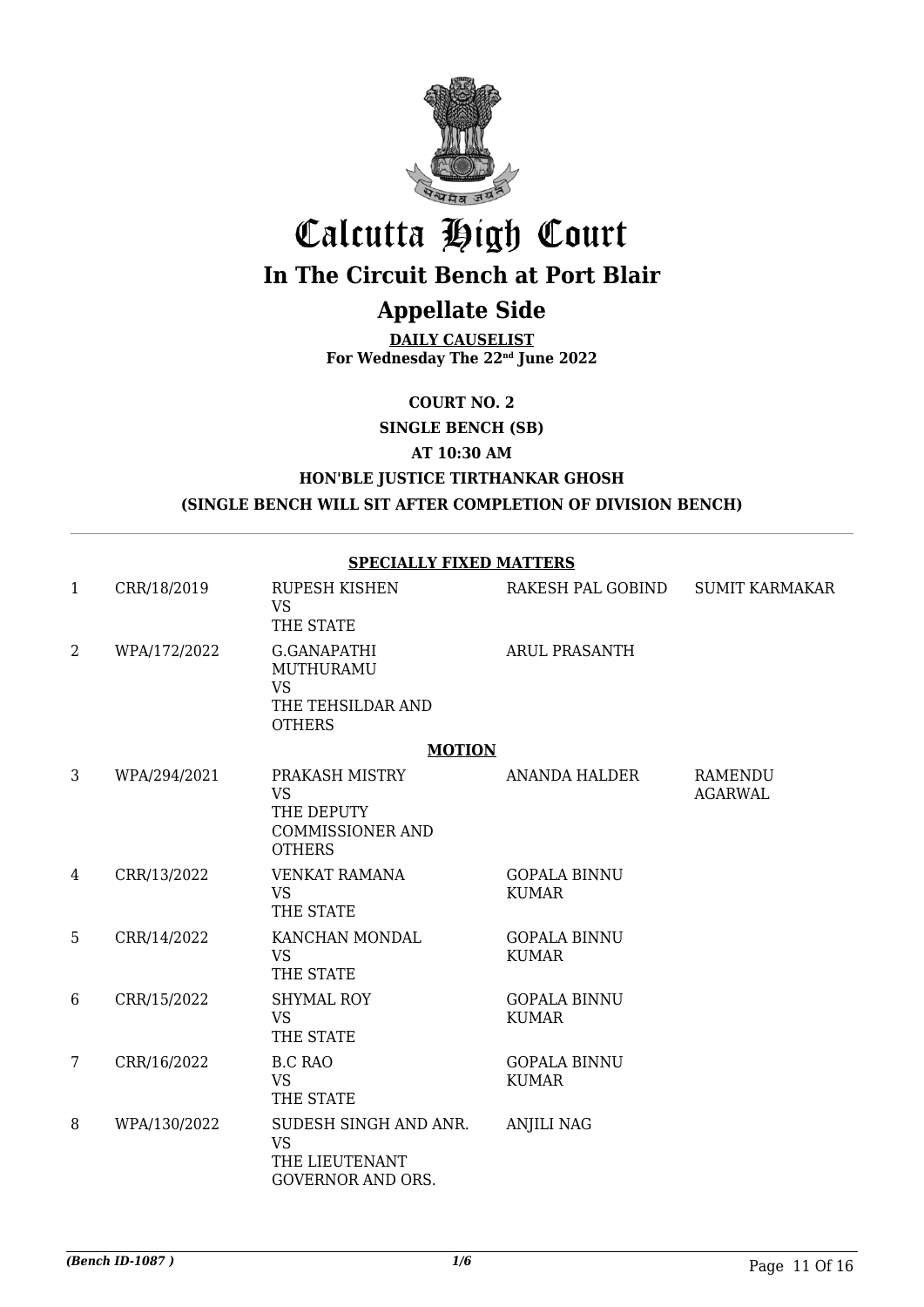| 9  | WPA/178/2022       | <b>G.TULSI DAS</b><br><b>VS</b><br>THE PRINCIPAL CHIEF<br><b>CONSERVATOR OF</b><br>FORESTS AND ANR.                     | <b>ANJILI NAG</b>                                  |                                                   |
|----|--------------------|-------------------------------------------------------------------------------------------------------------------------|----------------------------------------------------|---------------------------------------------------|
|    |                    | <b>APPLICATION</b>                                                                                                      |                                                    |                                                   |
| 10 | CRA/13/2021        | <b>MOHAN KUMAR</b><br><b>VS</b><br>THE STATE                                                                            | MD. TABRAIZ                                        | <b>SUMIT KARMAKAR</b>                             |
| 11 | CRA/6/2022         | THE STATE<br><b>VS</b><br>ROHIT URAON                                                                                   | A.S.ZINU                                           |                                                   |
|    | IA NO: CRAN/1/2022 |                                                                                                                         |                                                    |                                                   |
|    | wt12 CRMSPL/2/2022 | THE STATE<br><b>VS</b><br>ROHIT URAON                                                                                   | A.S.ZINU                                           |                                                   |
|    |                    | <b>FOR HEARING</b>                                                                                                      |                                                    |                                                   |
| 13 | WPA/241/2019       | THE EXECUTIVE ENGINEER<br>NORTH ANDAMAN<br>CONSTRUCTION DIVISION<br>(NACD)<br><b>VS</b><br>SMTI. REKHA NAIR AND<br>ORS. | <b>SHATADRU</b><br>CHAKRABORTY,<br>RAMENDU AGARWAL | <b>GOPALA BINNU</b><br><b>KUMAR</b>               |
| 14 | WPA/246/2019       | <b>A.SUNDAR</b><br><b>VS</b><br>THE HONBLE LIEUTENANT<br><b>GOVERNOR AND ORS.</b>                                       | <b>GOPALA BINNU</b><br><b>KUMAR</b>                | <b>SHATADRU</b><br><b>CHAKRABORTY</b>             |
| 15 | WPA/263/2019       | KUMAR HARSHAVARDHAN<br><b>VS</b><br>THE UNION OF INDIA AND<br>ORS.                                                      | KMB JAYAPAL                                        | TASNEEM,<br><b>SHATADRU</b><br><b>CHAKRABORTY</b> |
| 16 | WPA/282/2019       | <b>MANOJ PAUL</b><br>VS.<br>THE UNION TERRITORY,<br>ADMINISTRATION OF<br>ANDAMAN AND NICOBAR<br>ISLANDS AND ORS.        | <b>IN PERSON</b>                                   | <b>SHATADRU</b><br><b>CHAKRABORTY</b>             |
| 17 | CRA/1/2020         | <b>SAROJIT KULLU</b><br><b>VS</b><br>THE STATE                                                                          | D.ILANGO                                           | S.KARMAKAR                                        |
| 18 | SAT/7/2020         | KALAIARASAN AND ORS.<br><b>VS</b><br>ASIF ALI AND ORS.                                                                  | <b>ANJILI NAG</b>                                  | KMB JAYAPAL                                       |
| 19 | WPA/52/2020        | P.KANNAN<br><b>VS</b><br>THE UNION OF INDIA AND<br>ORS.                                                                 | K.M.B.JAYAPAL                                      | AJAY KUMAR<br><b>MANDAL</b>                       |
| 20 | WPA/76/2020        | <b>JOHN WESLEY</b><br><b>VS</b><br>THE ANDAMAN AND<br>NICOBAR ADMINISTRATION<br>AND ORS.                                | K.VIJAY KUMAR                                      | M.P.KAMARAJ                                       |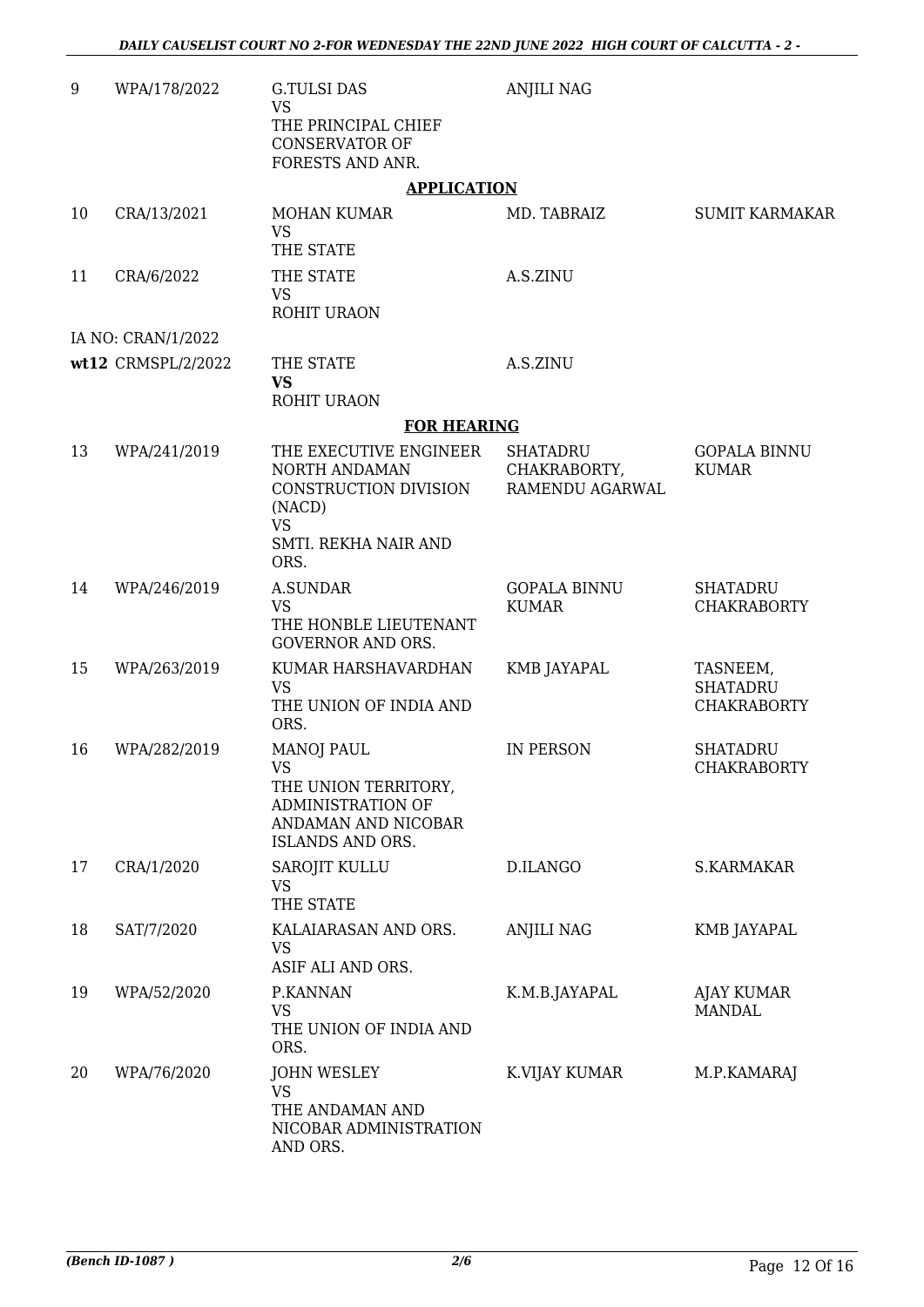| 21 | WPA/91/2020       | Miss Saruna Niza<br><b>VS</b>                                                                | Gopala Binu Kumar                   | Mrs. Anjali Nag                       |
|----|-------------------|----------------------------------------------------------------------------------------------|-------------------------------------|---------------------------------------|
|    |                   | Andaman Nicobar Islands<br><b>Integrated Development</b><br>Corporation Limited<br>(ANIIDCO) |                                     |                                       |
| 22 | WPA/95/2020       | <b>ANITA XESS</b><br><b>VS</b><br>THE UNION OF INDIA AND<br>ORS.                             | <b>GOPALA BINNU</b><br><b>KUMAR</b> | <b>SHATADRU</b><br><b>CHAKRABORTY</b> |
| 23 | WPA/97/2020       | P.YADAVA RAO<br><b>VS</b><br>THE UNION OF INDIA AND<br>ORS.                                  | <b>GOPALA BINNU</b><br><b>KUMAR</b> | <b>SHATADRU</b><br><b>CHAKRABORTY</b> |
| 24 | WPA/105/2020      | PREM KISHEN<br><b>VS</b><br>THE ANDAMAN AND<br>NICOBAR ADMINISTRATION<br>AND ORS.            | K.M.B.JAYAPAL,<br>G.MINI            | <b>RAMENDU</b><br><b>AGARWAL</b>      |
|    | wt25 WPA/103/2020 | <b>HARISH KISHEN</b><br><b>VS</b><br>THE ANDAMAN AND<br>NICOBAR ADMINISTRATION<br>AND ORS.   | K.M.B.JAYAPAL,<br>G.MINI            | <b>RAMENDU</b><br><b>AGARWAL</b>      |
|    | wt26 WPA/104/2020 | <b>RAM KISHEN</b><br><b>VS</b><br>THE ANDAMAN AND<br>NICOBAR ADMINISTRATION<br>AND ORS.      | K.M.B.JAYAPAL,<br>G.MINI            | <b>RAMENDU</b><br><b>AGARWAL</b>      |
|    | wt27 WPA/106/2020 | PERNITA DEVI<br><b>VS</b><br>THE ANDAMAN AND<br>NICOBAR ADMINISTRATION<br>AND ORS.           | K.M.B.JAYAPAL,<br>G.MINI            | RAMENDU<br><b>AGARWAL</b>             |
|    | wt28 WPA/70/2021  | HAR JEEVAN RAM<br><b>VS</b><br>THE LIEUTENANT<br><b>GOVERNOR AND ORS.</b>                    | K.M.B.JAYAPAL                       | <b>RAMENDU</b><br><b>AGARWAL</b>      |
|    | wt29 WPA/71/2021  | PREM KISHEN<br><b>VS</b><br>THE ANDAMAN AND<br>NICOBAR ADMINISTRATION<br>AND ORS.            | K.M.B.JAYAPAL                       | RAMENDU<br><b>AGARWAL</b>             |
|    | wt30 WPA/72/2021  | <b>HARISH KISHEN</b><br><b>VS</b><br>THE ANDAMAN AND<br>NICOBAR ADMINISTRATION<br>AND ORS.   | K.M.B. JAYAPAL                      | RAMENDU<br><b>AGARWAL</b>             |
| 31 | WPA/107/2020      | THE EXECUTIVE ENGINEER<br><b>VS</b><br>S.MANOHARI AND ORS.                                   | V.TIWARI                            | <b>G.BINNU KUMAR</b>                  |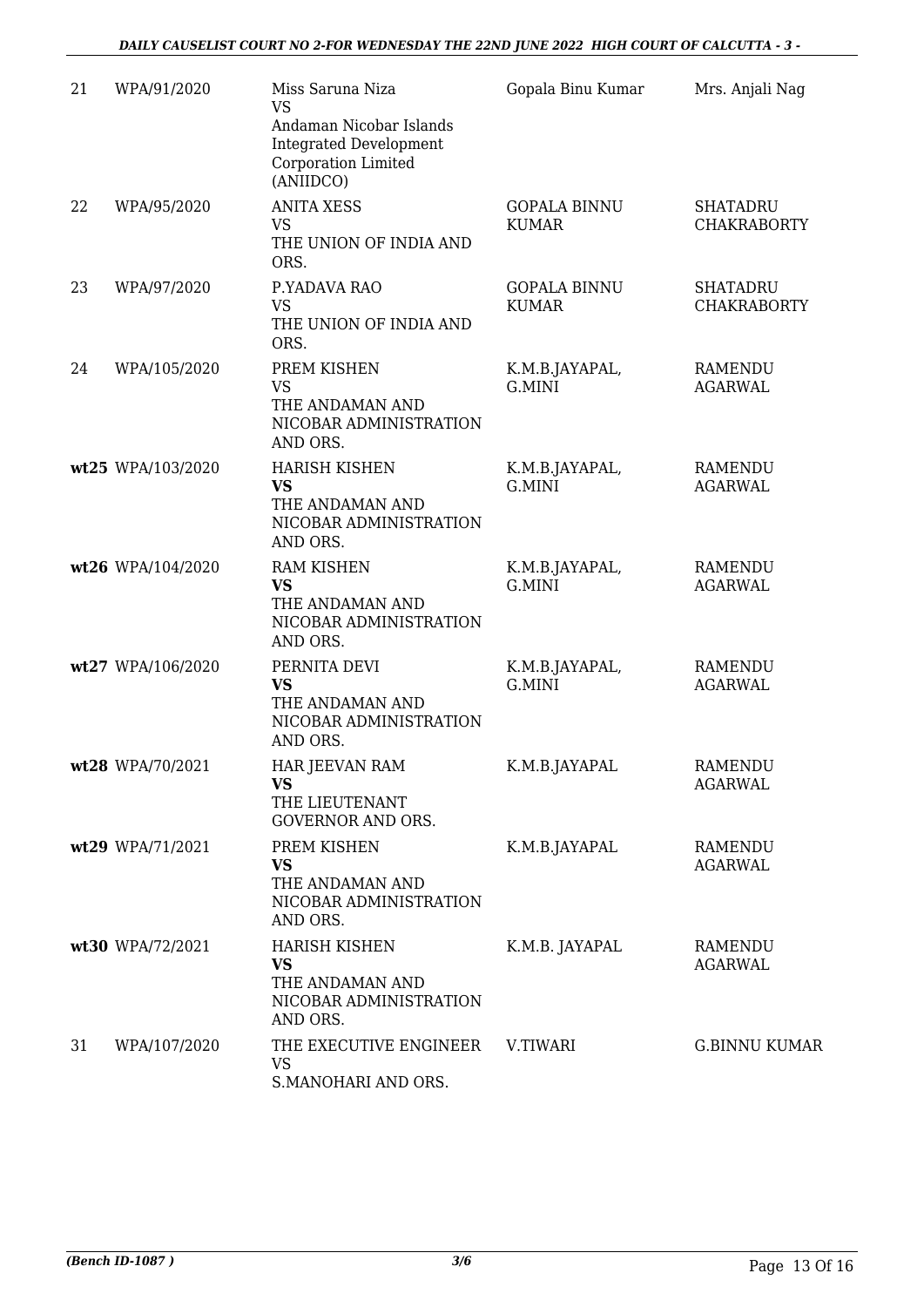|    | wt32 WPA/117/2020             | S.MANOHARI AND ORS.<br><b>VS</b><br>THE EXECUTIVE<br>ENGINEER, PORT BLAIR<br>NORTH DIVISION, APWD | <b>GOPALA BINNU</b><br><b>KUMAR</b> | V.TIWARI                              |
|----|-------------------------------|---------------------------------------------------------------------------------------------------|-------------------------------------|---------------------------------------|
| 33 | WPA/119/2020                  | <b>LALTA PRASAD</b><br><b>VS</b><br>THE LIEUTENANT<br><b>GOVERNOR AND ORS.</b>                    | ANANDA HALDER                       | A.K.MANDAL,<br>K.M.B.JAYAPAL          |
| 34 | WPA/135/2020                  | THE DIRECTOR OF<br><b>TRANSPORT</b><br><b>VS</b><br>SHIVNATH AND ORS.                             | KRISHNA RAO                         | <b>G.BINNU KUMAR</b>                  |
| 35 | WPA/139/2020                  | <b>RITA SIL</b><br><b>VS</b><br>THE ADMINISTRATOR<br>(LIEUTENANT GOVERNOR)<br>AND ORS.            | <b>ANJILI NAG</b>                   | <b>ARUL PRASANTH</b>                  |
|    | wt36 WPA/190/2021             | <b>RITA SIL</b><br><b>VS</b><br>THE ADMINISTRATOR<br>(LIEUTENANT GOVERNOR)<br>AND ORS.            | <b>ANJILI NAG</b>                   | <b>ARUL PRASANTH</b>                  |
| 37 | WPA/3052/2020                 | PEARLESCENT MERITECH<br>PVT. LTD. AND ANR.<br><b>VS</b><br>UNION OF INDIA AND ORS.                | <b>ANJILI NAG</b>                   | V.TIWARI                              |
| 38 | CRA/1/2021                    | <b>SAMEER MONDAL</b><br><b>VS</b><br>THE STATE                                                    | <b>GOPALA BINNU</b><br><b>KUMAR</b> | A.S.ZINU                              |
| 39 | SAT/3/2021                    | <b>SWAPAN MISTRY</b><br><b>VS</b><br>SUDHIR CHANDRA DAS<br>AND ORS.                               | <b>ANANDA HALDER</b>                | <b>GOPALA BINNU</b><br><b>KUMAR</b>   |
|    | wt40 SAT/7/2021               | SUDHIR CHANDRA DAS<br><b>VS</b><br><b>GOPAL MISTRY AND</b><br><b>OTHERS</b>                       | <b>GOPALA BINNU</b><br><b>KUMAR</b> | <b>ANANDA HALDER</b>                  |
| 41 | CPAN/7/2021<br>IN WP 298/2019 | G.SENGUTTUVAN AND ORS.<br><b>VS</b><br>SUNIL ANCHIPAKA, THE<br>DEPUTY COMMISSIONER<br>AND ANR.    | ANJILI NAG, SHIPRA<br><b>MANDAL</b> | <b>ARUL PRASANTH</b>                  |
|    | IA NO: CAN/1/2022             |                                                                                                   |                                     |                                       |
| 42 | WPA/46/2021                   | M. MEGHAVARNAM AND<br>ORS.<br><b>VS</b><br>THE DIRECTOR GENERAL<br>OF SHIPPING AND ORS.           | ANJILI NAG, SHIPRA<br><b>MANDAL</b> | TULSI LALL,<br>A.K.MANDAL             |
| 43 | WPA/74/2021                   | N. R. SUDHEER KUMAR<br>AND ORS.<br><b>VS</b><br>THE HON'BLE LIEUTENANT<br>GOVERNOR AND ORS.       | <b>GOPALA BINNU</b><br><b>KUMAR</b> | <b>SHATADRU</b><br><b>CHAKRABORTY</b> |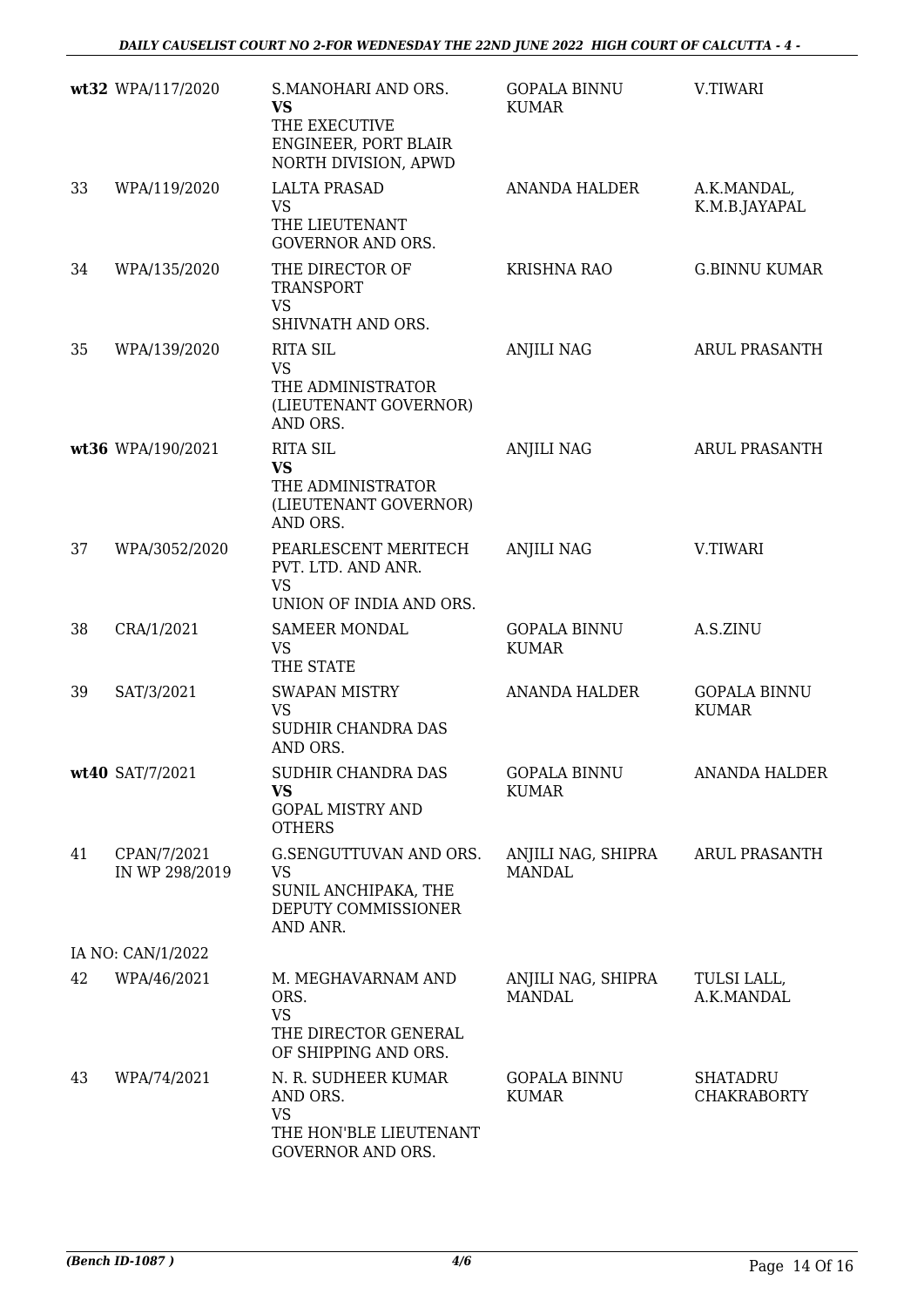| 44 | WPA/78/2021       | ABDUL HASSIM AND ORS.<br><b>VS</b><br>THE LIEUTENANT<br><b>GOVERNOR AND ORS.</b>                                               | MOHD. TABRAIZ                             | <b>SHATADRU</b><br><b>CHAKRABORTY</b>                               |
|----|-------------------|--------------------------------------------------------------------------------------------------------------------------------|-------------------------------------------|---------------------------------------------------------------------|
| 45 | WPA/135/2021      | <b>GANGA DIN</b><br><b>VS</b><br>THE ANDAMAN AND<br>NICOBAR ADMINISTRATION<br>AND ORS.                                         | K.M.B.JAYAPAL,<br>G.MINI                  | <b>AJAY KUMAR</b><br><b>MANDAL</b>                                  |
| 46 | WPA/173/2021      | S.VIJAY KUMAR<br>VS<br>THE LIEUTENANT<br><b>GOVERNOR (DISCIPLINARY</b><br><b>AUTHORITY)</b>                                    | <b>GOPALA BINNU</b><br><b>KUMAR</b>       | RAMENDU<br><b>AGARWAL</b>                                           |
| 47 | WPA/194/2021      | ANDAMAN SARVAJANIK<br>NIRMAN VIBAGH MAZDOOR<br>SANGH AND ANOTHER<br><b>VS</b><br>THE LT. GOVERNOR AND<br><b>OTHERS</b>         | <b>G.BINNU KUMAR</b>                      | SALIM MOHAMMED,<br><b>V.D.SIVABALAN</b>                             |
| 48 | WPA/222/2021      | P.AMEENA KUTTY<br><b>VS</b><br>ANDAMAN AND NICOBAR<br>ADMINISTRATION AND<br>ORS.                                               | <b>MOHAMMED</b><br><b>TABRAIZ</b>         | <b>RAMENDU</b><br><b>AGARWAL</b>                                    |
| 49 | WPA/255/2021      | KALPANA GOLDER<br><b>VS</b><br>THE ANDAMAN AND<br>NICOBAR ADMINISTRATION<br>AND OTHERS                                         | <b>GOPALA BINNU</b><br><b>KUMAR</b>       | <b>SHATADRU</b><br>CHAKRABORTY,<br><b>RAMENDU</b><br><b>AGARWAL</b> |
| 50 | WPA/261/2021      | M/S RIFLEX INDUSTRIES<br>PVT. LTD. (UNIT-V) AND<br><b>ANOTHER</b><br><b>VS</b><br>THE LIEUTENANT<br><b>GOVERNOR AND OTHERS</b> | <b>ANJILI NAG</b>                         | <b>SHATADRU</b><br>CHAKRABORTY,<br><b>RAMENDU</b><br><b>AGARWAL</b> |
| 51 | WPA/278/2021      | ATUL BISWAS AND ANR.<br><b>VS</b><br>THE DEPUTY<br>COMMISSIONER AND ANR.                                                       | <b>ANJILI NAG</b>                         | RAMENDU<br><b>AGARWAL</b>                                           |
| 52 | CO/5/2022         | FATHIMA BIBI AND OTHERS<br>VS<br>FATHIMA BIBI AND OTHERS                                                                       | MOHAMMED<br><b>TABRAIZ</b>                |                                                                     |
|    | IA NO: CAN/1/2022 |                                                                                                                                |                                           |                                                                     |
| 53 | WPA/37/2022       | Dr. NEELAVENI<br><b>VS</b><br>THE LIEUTENANT<br><b>GOVERNOR AND OTHERS</b>                                                     | ANJILI NAG, VISHAL<br><b>KUMAR BISWAS</b> | <b>SALIM MOHAMMED</b>                                               |
| 54 | WPA/40/2022       | SATYENDRA SINGH<br><b>VS</b><br>THE CHIEF SECRETARY,<br>ANDAMAN AND NICOBAR<br>ADMIN, PORT BLAIR AND<br><b>ORS</b>             | NANDINI MITRA,<br>SANJAY SAHA             | <b>ANJILI NAG</b>                                                   |